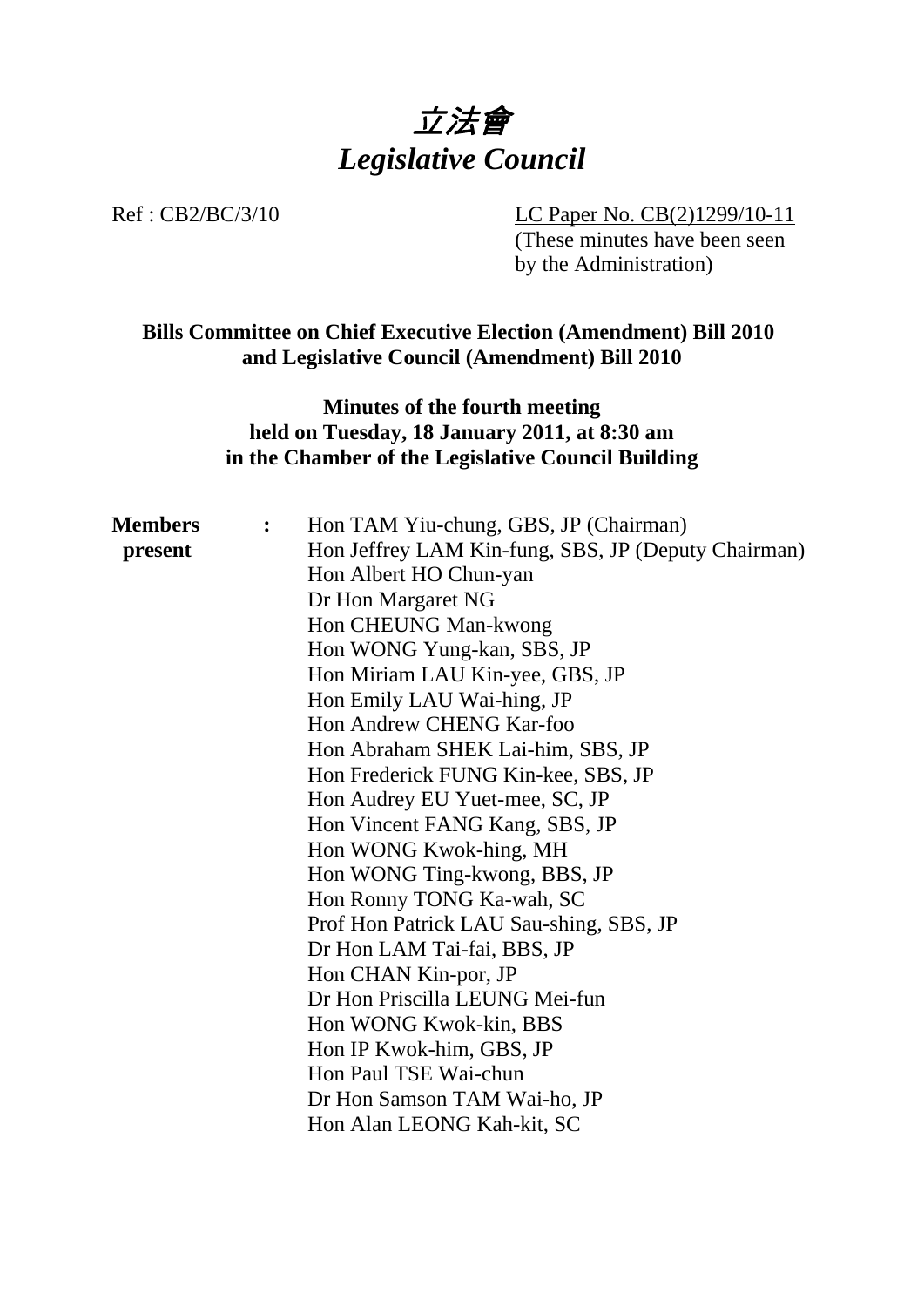| <b>Members</b><br>absent             | $\ddot{\cdot}$ | Ir Dr Hon Raymond HO Chung-tai, SBS, S.B.St.J., JP<br>Hon Mrs Sophie LEUNG LAU Yau-fun, GBS, JP<br>Dr Hon Philip WONG Yu-hong, GBS<br>Hon LAU Kong-wah, JP<br>Hon LAU Wong-fat, GBM, GBS, JP<br>Hon Timothy FOK Tsun-ting, GBS, JP<br>Hon LEE Wing-tat<br>Hon CHEUNG Hok-ming, GBS, JP<br>Hon CHIM Pui-chung<br>Hon Cyd HO Sau-lan<br>Hon Mrs Regina IP LAU Suk-yee, GBS, JP<br>Hon LEUNG Kwok-hung<br>Hon WONG Yuk-man                                                                                                                                                                                                                                                                     |
|--------------------------------------|----------------|---------------------------------------------------------------------------------------------------------------------------------------------------------------------------------------------------------------------------------------------------------------------------------------------------------------------------------------------------------------------------------------------------------------------------------------------------------------------------------------------------------------------------------------------------------------------------------------------------------------------------------------------------------------------------------------------|
| <b>Public Officers:</b><br>attending |                | <b>Constitutional and Mainland Affairs Bureau</b><br>Mr Stephen LAM<br>Secretary for Constitutional and Mainland Affairs<br>Mr Joshua LAW<br>Permanent Secretary for Constitutional and Mainland<br><b>Affairs</b><br>Mr Arthur HO<br>Deputy Secretary for Constitutional and Mainland<br><b>Affairs</b><br><b>Ms Anne TENG</b><br>Principal Assistant Secretary for Constitutional and<br><b>Mainland Affairs</b><br>Mr Freely CHENG<br>Principal Assistant Secretary for Constitutional and<br><b>Mainland Affairs</b><br>Department of Justice<br>Mr Gilbert MO<br>Deputy Law Draftsman<br>(Bilingual Drafting and Administration)<br>Miss Emma WONG<br><b>Senior Government Counsel</b> |
|                                      |                |                                                                                                                                                                                                                                                                                                                                                                                                                                                                                                                                                                                                                                                                                             |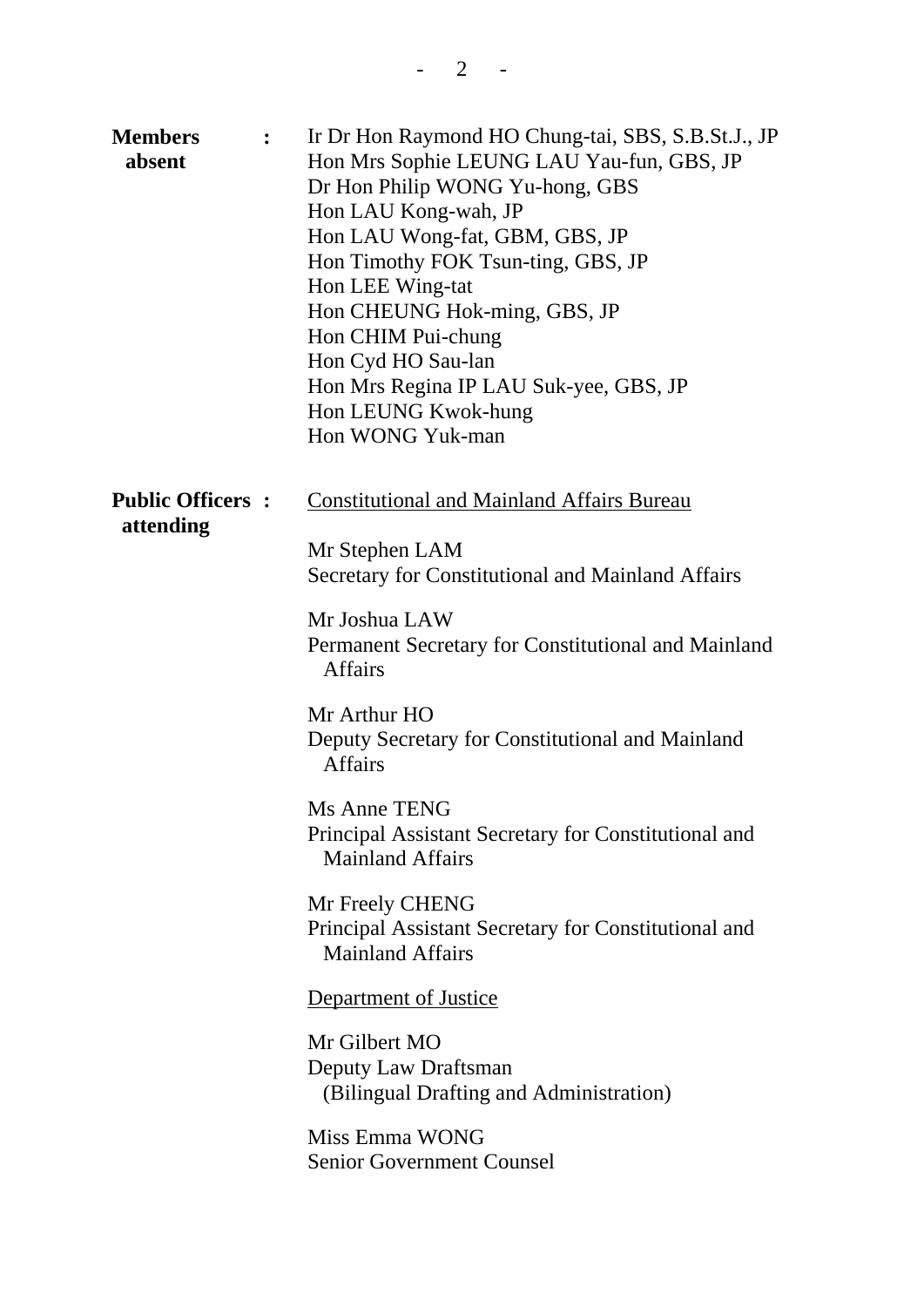| <b>Clerk</b> in<br>attendance        | Miss Flora TAI<br>Chief Council Secretary (2)3       |
|--------------------------------------|------------------------------------------------------|
| <b>Staff</b> in<br><i>attendance</i> | Mr Arthur CHEUNG<br>Senior Assistant Legal Adviser 2 |
|                                      | Ms Amy YU<br>Senior Council Secretary (2)3           |
|                                      | Mrs Fonny TSANG<br>Legislative Assistant (2)3        |

Action

### **I. Meeting with the Administration**

[CMAB C5/1 and C1/30/5, LC Paper Nos. CB(2)710/10-11(01) to (02), CB(2)830/10-11(01) to (02), CB(3)313/10-11 and CB(3)314/10-11]

The Bills Committee deliberated (index of proceedings attached at **Annex**).

### Administration's responses to issues raised at the meeting on 10 January 2011

2. The Bills Committee considered the Administration's responses to issues raised at the meeting on 10 January 2011 [LC Paper Nos. CB(2)830/10-11(01) and (02)].

### Clause-by-clause examination of the Bills

3. The Bills Committee started to examine the Chinese text of the Chief Executive Election (Amendment) Bill 2010 clause by clause. The legal adviser to the Bills Committee was requested to examine the English text of the Bill from the drafting point of view.

## Follow-up actions required of the Administration

- Admin 4. The Administration was requested to -
	- (a) explain the rationale for setting the various commencement dates as stipulated in clause 1 of the Chief Executive Election (Amendment) Bill 2010;
	- (b) provide detailed timetables for the District Council ("DC")

- 3 -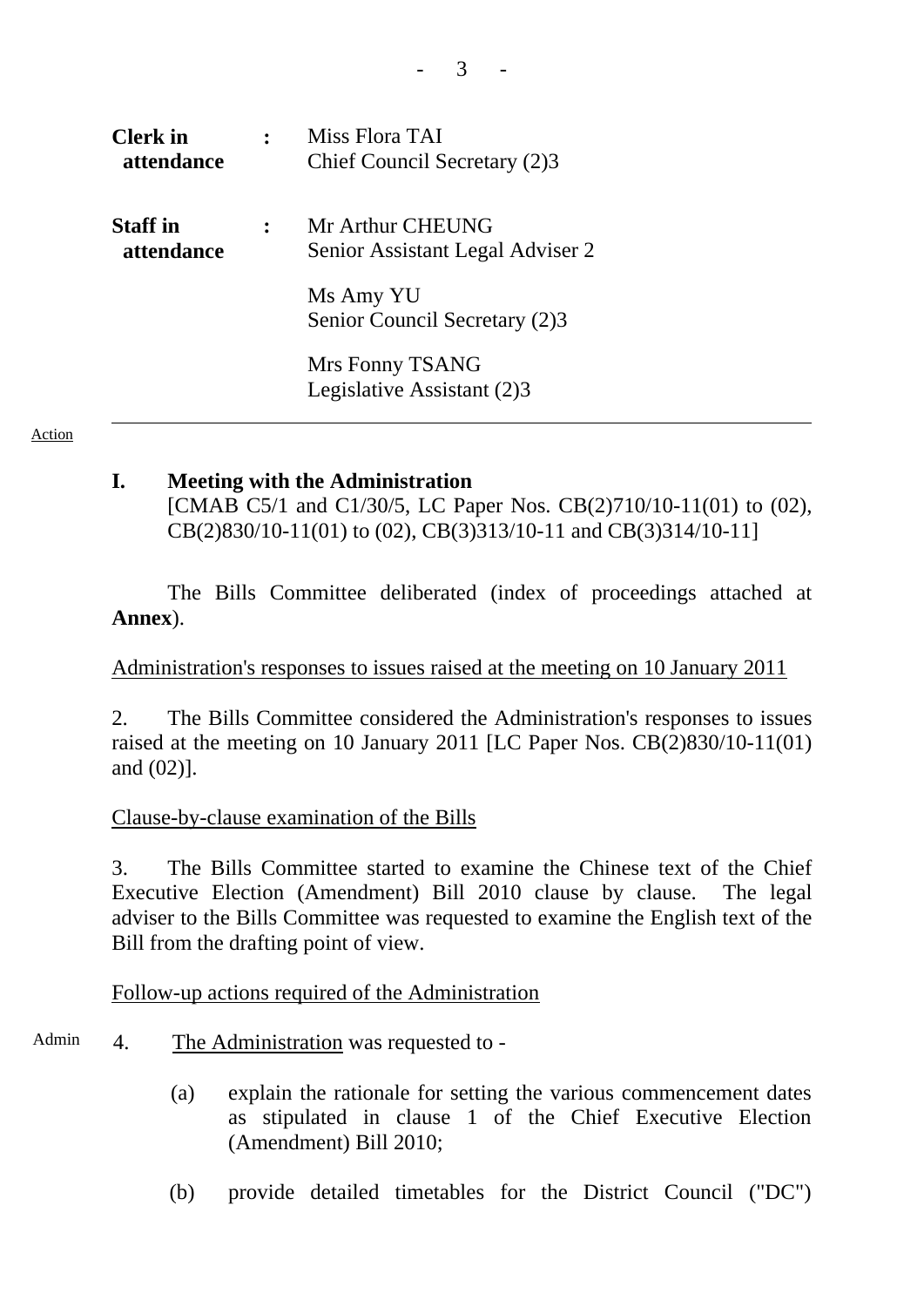election in November 2011, the Election Committee subsectors elections in December 2011, as well as the Chief Executive election and the Legislative Council ("LegCo") election in 2012, which should include the following information -

- (i) the respective deadlines for registration of electors and updating of electors' records, the respective dates for publication of the Provisional Register of Electors and the Final Register of Electors; and the effect of missing the relevant deadlines;
- (ii) the timetables for the delineation of constituency boundaries for the 2012 LegCo election; and
- (iii) the schedules for submitting the relevant subsidiary legislation to LegCo.
- Admin Admin 5. The Administration undertook to discuss with the Registration and Electoral Office to explore whether there was room for rationalizing the timeline of the relevant electoral registration procedures in the light of members' views. The Administration was also requested to consider whether it was feasible to postpone the deadline for registration of electors and the date of publication of the final register of the 2011 DC election to allow more time for voter registration.
- Admin 6. The Administration undertook to consider whether the voting system of the Chief Executive ("CE") in the Chief Executive Election Ordinance (Cap. 569) should be amended to enhance the legitimacy of the candidate returned in a CE election and to revert to the Bills Committee if there was any proposal in that regard.

### **II. Any other business**

7. There being no other business, the meeting ended at 10:32 am.

Council Business Division 2 Legislative Council Secretariat 17 March 2011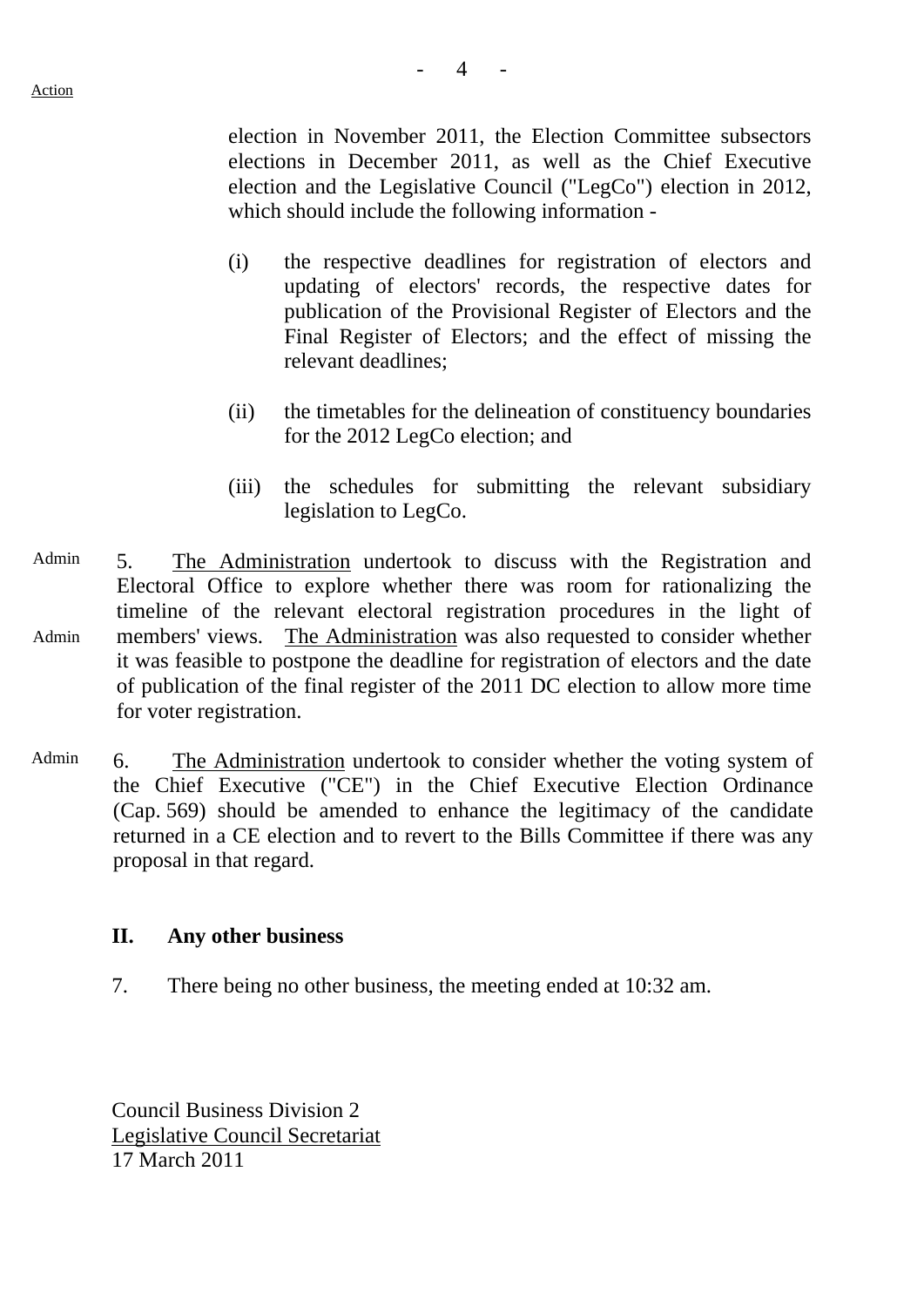## **Proceedings of the fourth meeting of the Bills Committee on Chief Executive Election (Amendment) Bill 2010 and Legislative Council (Amendment) Bill 2010 on Tuesday, 18 January 2011, at 8:30 am in the Chamber of the Legislative Council Building**

| <b>Time Marker</b>       | Speaker(s)                                        | Subject(s)                                                                                                                                                                                                                                                                                                                                                                                                                                                                                        | <b>Action</b> |
|--------------------------|---------------------------------------------------|---------------------------------------------------------------------------------------------------------------------------------------------------------------------------------------------------------------------------------------------------------------------------------------------------------------------------------------------------------------------------------------------------------------------------------------------------------------------------------------------------|---------------|
| 000733 - 001206 Chairman | Administration                                    | Briefing by the Administration on its paper on the<br>"Voting System for the District Council ("DC")<br>Subsectors Election under the Election Committee<br>("EC")" [LC Paper No. CB(2)830/10-11(01)]                                                                                                                                                                                                                                                                                             | required      |
|                          | 001207 - 001722 Mr Andrew CHENG<br>Administration | Noting that enhancing the legitimacy of elected members<br>was one of the justifications given by the Administration<br>for adopting the bloc vote system for the DC subsectors<br>election, Mr Andrew CHENG considered that as fairness<br>of the voting system was equally important, the<br>proportional representation system which was fairer<br>should be adopted.<br>The Administration responded that if the list proportional<br>representation system was adopted, a candidate for a DC |               |
|                          |                                                   | subsector would only need to obtain 3.5 votes to be<br>elected, which would undermine the representativeness<br>and credibility of the elected members. Having studied<br>the issue carefully, the Administration considered it<br>appropriate to continue to use the bloc vote system,<br>which voters were more familiar with and which was<br>simpler to operate, so as to enhance the legitimacy of the<br>elected members.                                                                   |               |
| 001723 - 002003 Chairman | Administration                                    | Briefing by the Administration on its paper on the<br>"Electoral arrangements for the existing DC Functional<br>Constituency ("FC") and new DCFC" [LC Paper No.<br>$CB(2)830/10-11(02)$ ]<br>The Administration clarified that according to section                                                                                                                                                                                                                                               |               |
|                          |                                                   | 60C of the Legislative Council ("LegCo") Ordinance<br>(Cap. 542) ("LCO") and section 4 of the LegCo<br>(Subscribers and Election Deposit for Nomination)<br>Regulation, (Cap. 542C), a candidate/list of candidates<br>would be eligible for financial assistance and refund of<br>election deposit if the candidate/at least one candidate on<br>the list was elected as a Member, regardless of the<br>number of valid votes received by the candidate/list of<br>candidates.                   |               |

#### **Annex**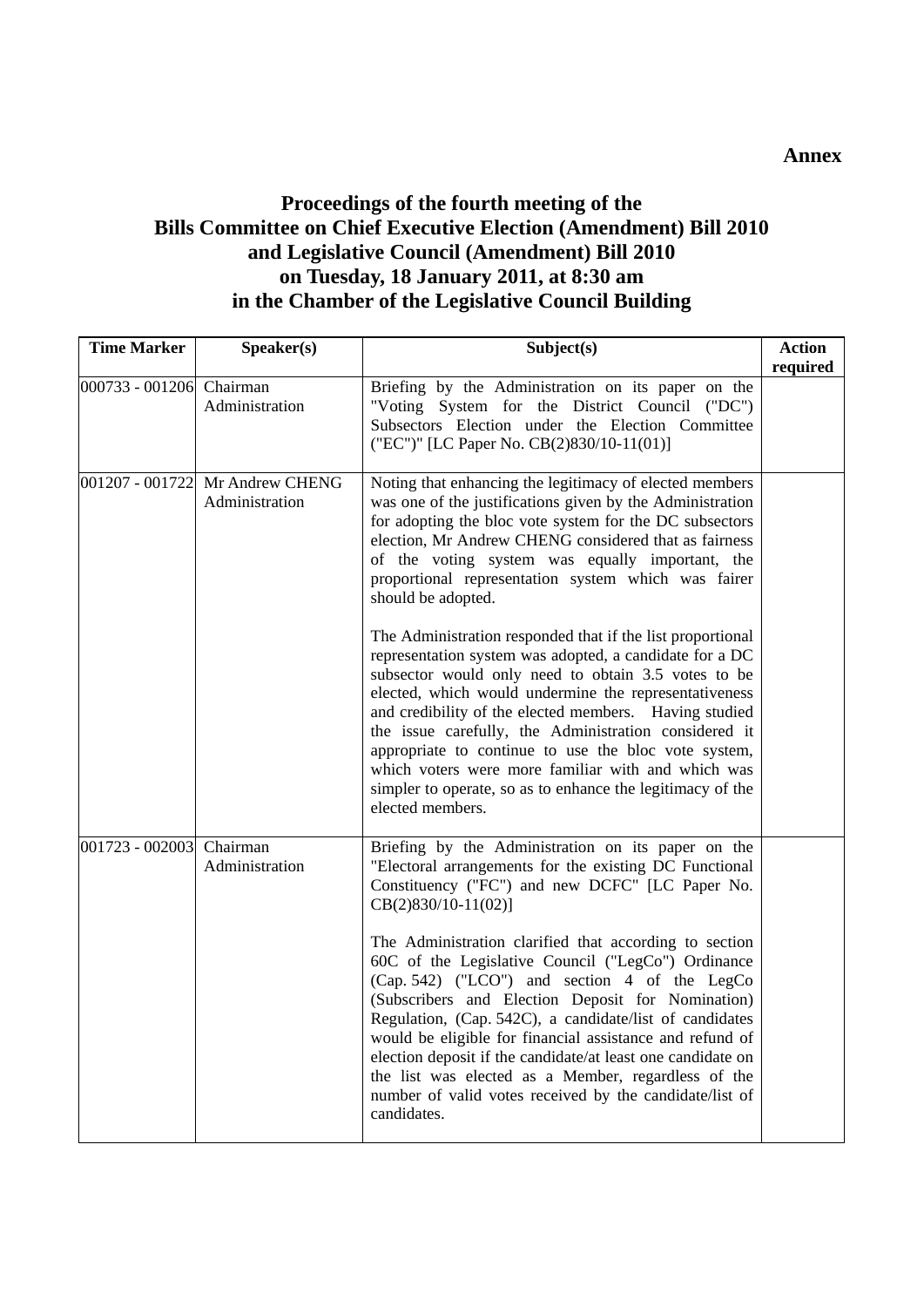| <b>Time Marker</b>           | Speaker(s)     | Subject(s)                                                                                                                                                                                                                                                                                                                                                                                                                                                                                                                                                                                                                                                                                                                                                                                                                                                                                                                                                                                                | <b>Action</b><br>required |
|------------------------------|----------------|-----------------------------------------------------------------------------------------------------------------------------------------------------------------------------------------------------------------------------------------------------------------------------------------------------------------------------------------------------------------------------------------------------------------------------------------------------------------------------------------------------------------------------------------------------------------------------------------------------------------------------------------------------------------------------------------------------------------------------------------------------------------------------------------------------------------------------------------------------------------------------------------------------------------------------------------------------------------------------------------------------------|---------------------------|
| 002004 - 002745 Mr Albert HO | Administration | While noting that a successful candidate would be<br>eligible for financial assistance and refund of election<br>deposit regardless of the number of votes he received,<br>Mr Albert HO considered it absurd if a candidate could<br>win a seat with less than 5% of the total number of valid<br>votes cast for the constituency (the threshold for<br>eligibility for financial assistance). He suggested that<br>the number of geographical constituencies ("GCs") be<br>increased so that each GC would have only five or six<br>seats, in order to prevent such an absurd situation from<br>happening.                                                                                                                                                                                                                                                                                                                                                                                               |                           |
|                              |                | The Administration responded as follows -<br>the Administration had considered the proposal put<br>(a)<br>forward by some political parties (including the<br>Democratic Alliance for the Betterment and<br>Progress of Hong Kong and the Democratic Party)<br>for increasing the number of GCs to six. As the<br>division of the whole territory into five GCs had<br>been in place for many years and prospective<br>candidates had done a lot of work in local<br>constituencies based on the existing delineation of<br>GCs, the Administration considered it appropriate to<br>retain the existing arrangement for the 2012 LegCo<br>election; and                                                                                                                                                                                                                                                                                                                                                   |                           |
|                              |                | according to the population projection,<br>(b)<br>the<br>population of New Territories West ("NTW") would<br>exceed two million in 2012. Hence, consideration<br>could have been given to allocating 10 seats to<br>NTW in accordance with the population quota of<br>206 000 for each GC. However, to prevent the<br>situation of a candidate having won a seat but<br>obtained only a small percentage of votes, the<br>Administration proposed that the ceiling for the<br>number of seats allocated to a GC should be capped<br>at nine instead of ten. According to past experience<br>with the list proportional representation system, for<br>a GC with nine seats, the first seat would be won by<br>a candidate who had obtained about 11.1% of the<br>valid votes cast for the constituency, while the last<br>seat might be won by a candidate who had obtained<br>about 5.5% (i.e. roughly half of the votes obtained<br>by the candidate winning the first seat) of the valid<br>votes cast. |                           |
|                              |                | Mr Albert HO did not subscribe to the view that the<br>number of GCs should be retained at five on the ground<br>that the public was used to the existing electoral                                                                                                                                                                                                                                                                                                                                                                                                                                                                                                                                                                                                                                                                                                                                                                                                                                       |                           |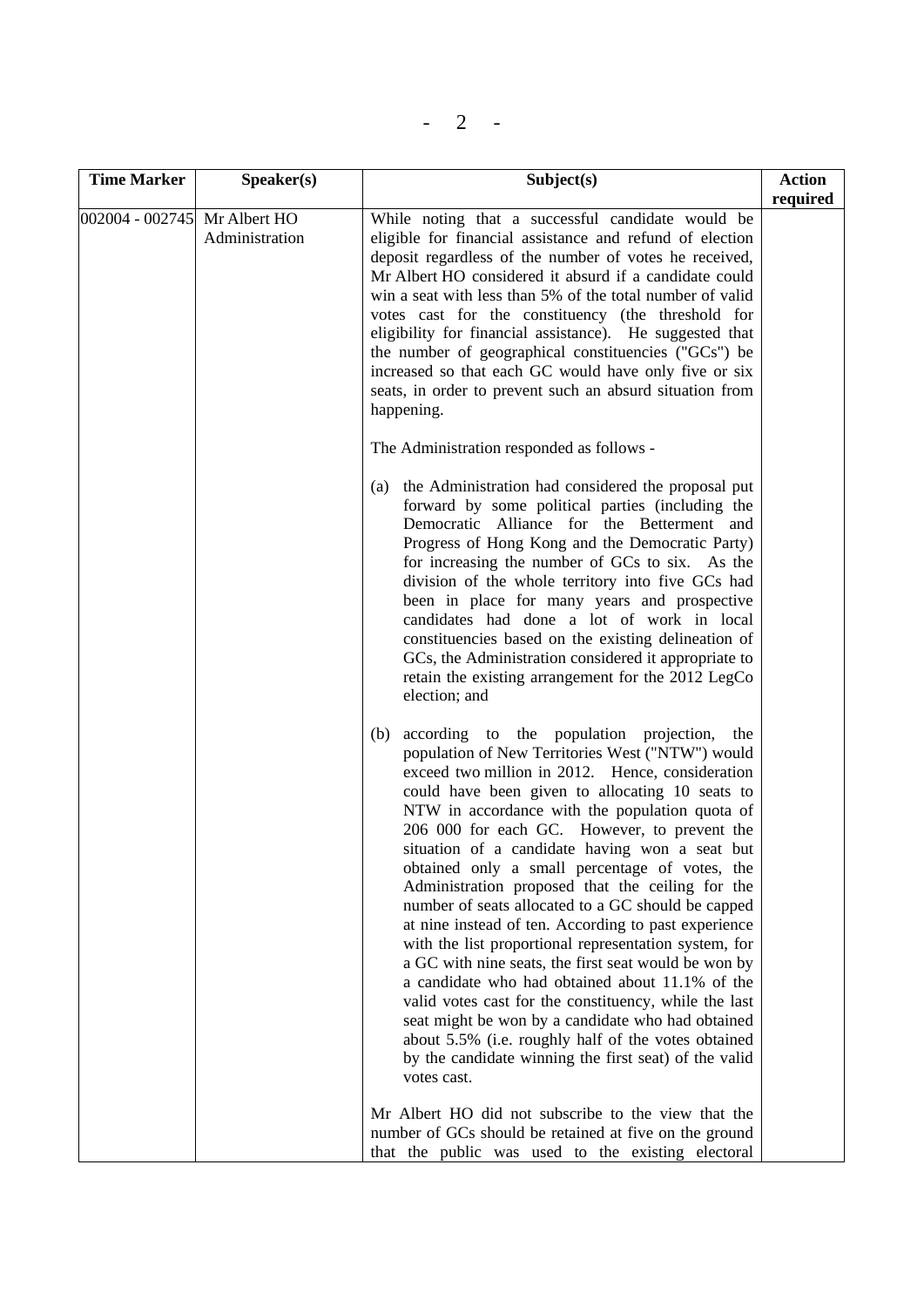| × |
|---|
|---|

| <b>Time Marker</b> | Speaker(s)                                       | Subject(s)                                                                                                                                                                                                                                                                                                                                                                                                                                                                                                                                                                                                  | <b>Action</b> |
|--------------------|--------------------------------------------------|-------------------------------------------------------------------------------------------------------------------------------------------------------------------------------------------------------------------------------------------------------------------------------------------------------------------------------------------------------------------------------------------------------------------------------------------------------------------------------------------------------------------------------------------------------------------------------------------------------------|---------------|
|                    |                                                  | arrangement. He suggested that consideration could be<br>given to dividing up the NTW GC and the NT East GC<br>into two GCs each, and opined that voters would not find<br>it difficult to adjust to the new arrangement.                                                                                                                                                                                                                                                                                                                                                                                   | required      |
|                    |                                                  | Mr HO further expressed concern that for a GC with as<br>many as nine seats, there might be some 15 to 20 lists of<br>candidates competing in the election.<br>Such a large<br>number of candidates would make it difficult for the<br>public to have a good understanding of their platforms.                                                                                                                                                                                                                                                                                                              |               |
|                    |                                                  | The Administration responded that -                                                                                                                                                                                                                                                                                                                                                                                                                                                                                                                                                                         |               |
|                    |                                                  | not all political parties considered that the number<br>(a)<br>of GCs should be increased. For instance, the<br>Hong Kong Federation of Trade Unions had<br>proposed reducing the number of GCs to four;                                                                                                                                                                                                                                                                                                                                                                                                    |               |
|                    |                                                  | major changes to the delineation of GC boundaries<br>(b)<br>would affect prospective candidates and political<br>parties who had spent much time and resources in<br>local work based on the existing delineation of GCs;                                                                                                                                                                                                                                                                                                                                                                                   |               |
|                    |                                                  | with the increase in the number of GC directly<br>(c)<br>elected seats from 30 to 35, it was reasonable that<br>the number of seats allocated to each of the existing<br>GCs<br>should<br>The<br>also<br>increase.<br>five<br>Administration's proposal of increasing the upper<br>and lower limits of the number of seats for each<br>GC would allow sufficient room for the Electoral<br>Affairs Commission ("EAC") to determine the<br>boundaries of the GCs and the allocation of seats to<br>each GC; and                                                                                              |               |
|                    |                                                  | (d) after thorough consideration, the Administration<br>maintained that it was appropriate to retain the<br>number of GCs at five for the 2012 LegCo election.                                                                                                                                                                                                                                                                                                                                                                                                                                              |               |
|                    | 002746 - 003041 Mr IP Kwok-him<br>Administration | Mr IP Kwok-him shared the view that it was important to<br>ensure the representativeness and legitimacy of elected<br>LegCo Members. While considering that the problem<br>of a successful candidate having gained a seat with a<br>small percentage of votes was unlikely to occur under the<br>proposed electoral arrangements for the 2012 LegCo<br>election, he stressed that with the increase in population<br>and in the number of GC directly elected seats, the<br>Administration should, in the long run, consider<br>increasing the number of GCs to prevent a GC from<br>having too many seats. |               |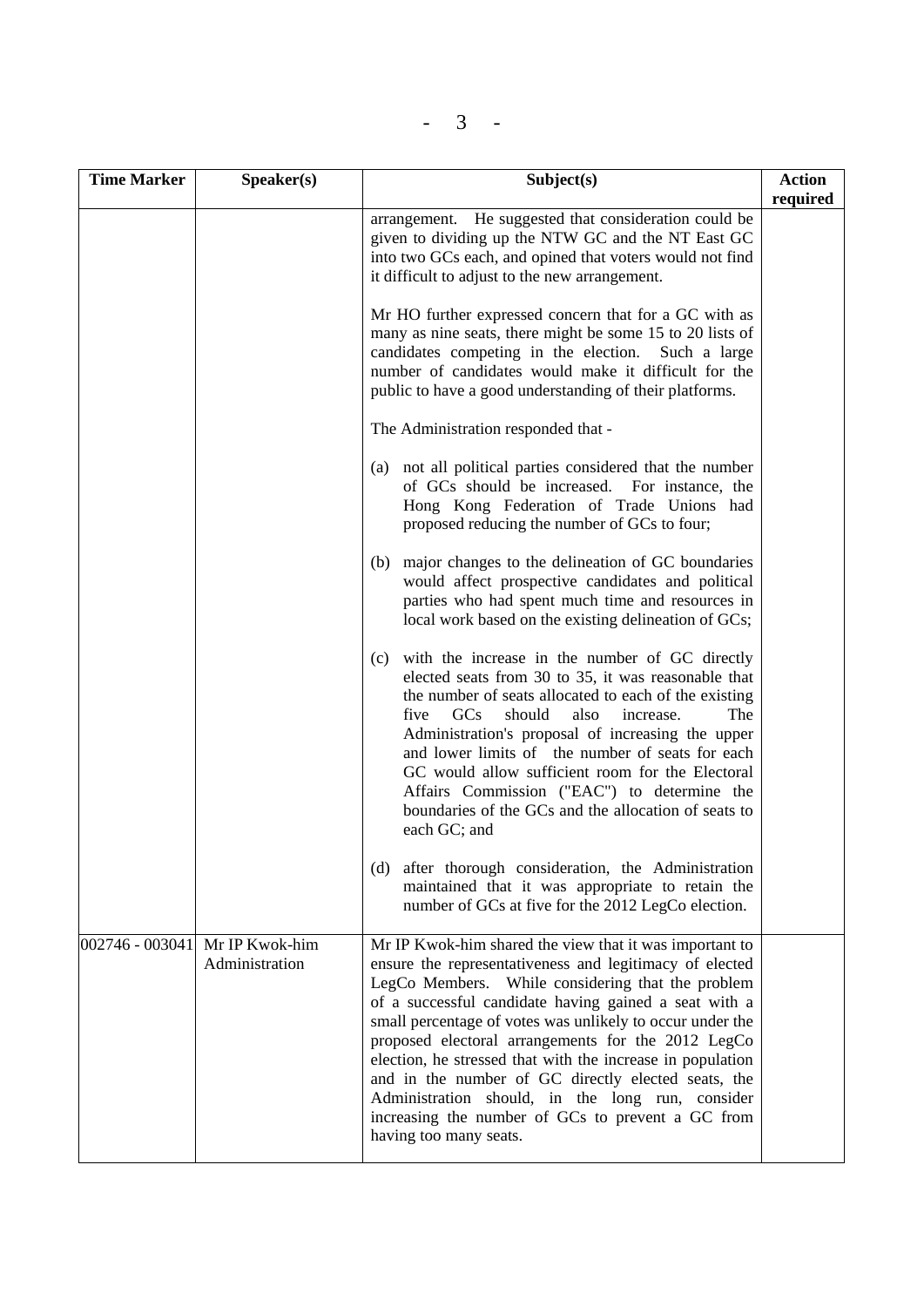$- 4 -$ 

| <b>Time Marker</b>           | S <sub>p</sub> e <sub>aker</sub> (s)                                              | Subject(s)                                                                                                                                                                                                                                                                                                                                                                                                                                                                                                                                                                                                                                                                                                                                                                                                                                                                                                                                                                                                                                                                                                                                                                                                                                                                                                                                                                                                                                                                                                                                                                                                                                                                                                                                                                                 | <b>Action</b> |
|------------------------------|-----------------------------------------------------------------------------------|--------------------------------------------------------------------------------------------------------------------------------------------------------------------------------------------------------------------------------------------------------------------------------------------------------------------------------------------------------------------------------------------------------------------------------------------------------------------------------------------------------------------------------------------------------------------------------------------------------------------------------------------------------------------------------------------------------------------------------------------------------------------------------------------------------------------------------------------------------------------------------------------------------------------------------------------------------------------------------------------------------------------------------------------------------------------------------------------------------------------------------------------------------------------------------------------------------------------------------------------------------------------------------------------------------------------------------------------------------------------------------------------------------------------------------------------------------------------------------------------------------------------------------------------------------------------------------------------------------------------------------------------------------------------------------------------------------------------------------------------------------------------------------------------|---------------|
|                              |                                                                                   | The Administration responded that it was aware of the<br>need to review the GC boundaries in the long run with<br>the increase in the number of GC directly elected seats.<br>The Administration would take into account the<br>experience of the 2012 LegCo election in any future<br>review.                                                                                                                                                                                                                                                                                                                                                                                                                                                                                                                                                                                                                                                                                                                                                                                                                                                                                                                                                                                                                                                                                                                                                                                                                                                                                                                                                                                                                                                                                             | required      |
| 003042 - 004405 Mr Albert HO | Administration<br>Dr Margaret NG<br>SALA <sub>2</sub><br>Ms Audrey EU<br>Chairman | Mr Albert HO enquired whether amendment could be<br>made to the LegCo (Amendment) Bill 2010 to increase<br>the number of GCs.<br>The Administration advised that the number of seats for<br>each GC currently was to be a number not less than four<br>nor greater than eight.<br>It was proposed under<br>clause $4(2)$ of the Bill that the number of seats for each<br>GC be amended to a number not less than five nor<br>greater than nine.<br>Mr Albert HO enquired about the legal effect if<br>clause $4(2)$ was negatived.<br>The legal adviser to the Bills Committee advised that in<br>the event that clause $4(2)$ was negatived, the existing<br>stipulation on the upper and lower limits of seats for each<br>GC as provided under section 19(2) of LCO would<br>continue to apply. In other words, the number of seats<br>for each of the five GCs should be between the range of<br>four to eight. Under section 18(2) of LCO, the<br>allocation of seats to the five GCs would be made by<br>way of an order published in the Gazette.<br>The Chairman pointed out that should clause $4(2)$ be<br>negatived, additional seats could not be allocated to the<br>NTW GC which already had eight seats.<br>Ms Audrey EU, however, considered that changes could<br>be made to the boundaries of the existing GCs to<br>rationalize the allocation of the 35 seats.<br>Dr Margaret NG considered that the draft subsidiary<br>legislation on allocation of the 35 seats should be<br>provided to LegCo to facilitate Members' scrutiny of the<br>LegCo (Amendment) Bill 2010.<br>The Administration responded that -<br>(a) pursuant to LCO, delineation of GC boundaries<br>would be conducted independently by EAC based<br>on the number of GCs and the upper and lower |               |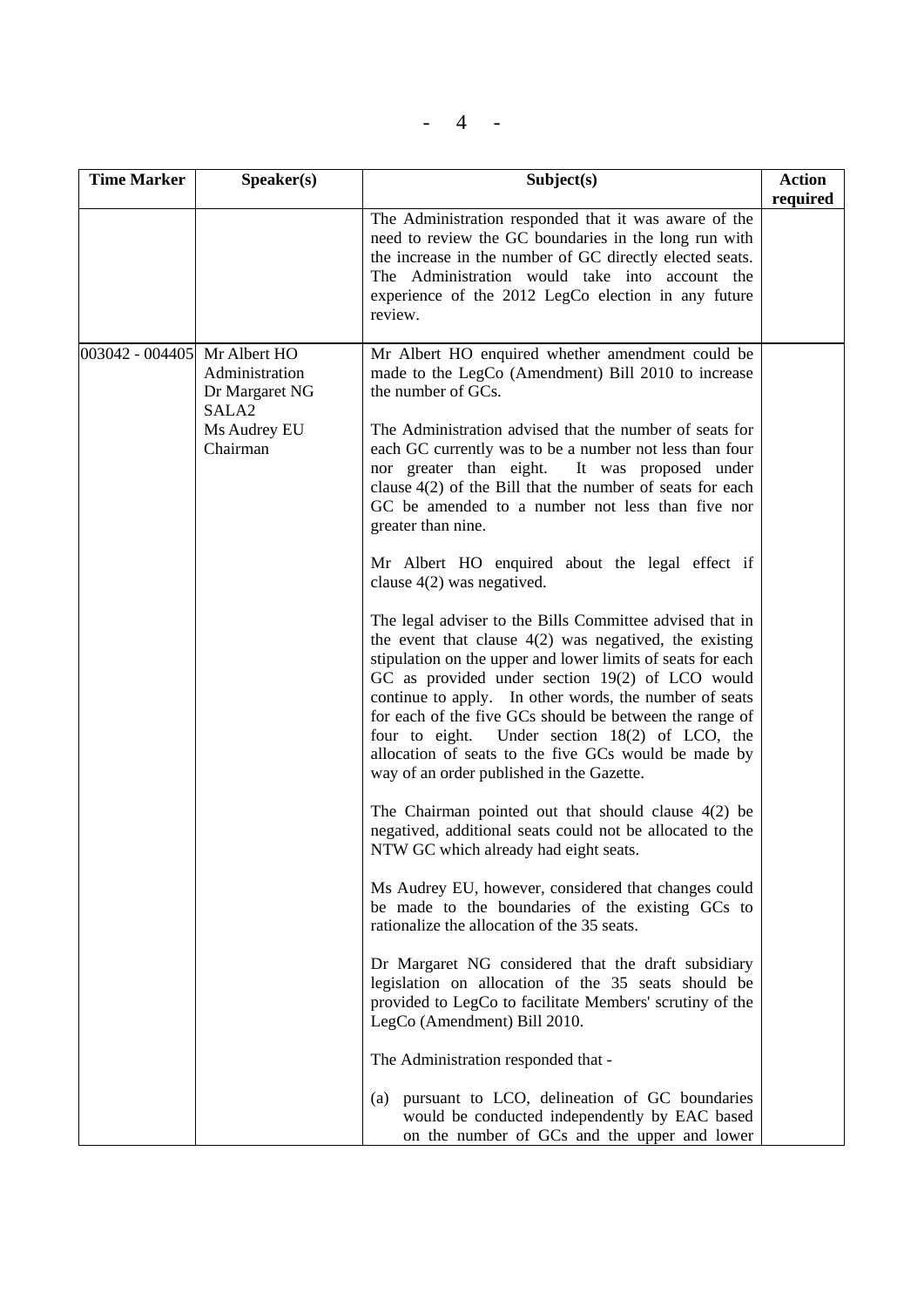$- 5 -$ 

| <b>Time Marker</b>           | Speaker(s)                                            | Subject(s)                                                                                                                                                                                                                                                                                                                                                                                                                                                                                                                                       | <b>Action</b> |
|------------------------------|-------------------------------------------------------|--------------------------------------------------------------------------------------------------------------------------------------------------------------------------------------------------------------------------------------------------------------------------------------------------------------------------------------------------------------------------------------------------------------------------------------------------------------------------------------------------------------------------------------------------|---------------|
|                              |                                                       |                                                                                                                                                                                                                                                                                                                                                                                                                                                                                                                                                  | required      |
|                              |                                                       | limits of seats for each GC as stipulated in LCO;                                                                                                                                                                                                                                                                                                                                                                                                                                                                                                |               |
|                              |                                                       | (b) in making its recommendations, EAC would have<br>regard to the existing boundaries of GCs and the 18<br>Districts as well as the relevant statutory criteria.<br>EAC would issue its provisional recommendations<br>for public consultation before finalizing its<br>recommendations to the Chief Executive ("CE");<br>and                                                                                                                                                                                                                   |               |
|                              |                                                       | the Administration's proposal of increasing the<br>(c)<br>upper and lower limits of the number of seats for<br>each GC had taken into account the increase in<br>population and the need to provide adequate room<br>for EAC to allocate the increased number of seats<br>among the five GCs.                                                                                                                                                                                                                                                    |               |
| 004406 - 004928 Ms Emily LAU | SALA2<br>Administration<br>Chairman<br>Dr Margaret NG | Ms Emily LAU reiterated her view that the number of<br>GCs should be increased so that a GC would not have as<br>many as nine seats.<br>She asked whether Committee<br>Stage amendments ("CSAs") could be made to amend<br>section $18(1)$ of LCO for the purpose of increasing the<br>number of GCs.                                                                                                                                                                                                                                            |               |
|                              |                                                       | The legal adviser to the Bills Committee advised that it<br>would depend on whether the proposed CSA fell within<br>the scope of the Bill. If the Administration was of the<br>view that the proposed CSA was outside the scope of the<br>Bill, it would be for the President to rule on its<br>admissibility.                                                                                                                                                                                                                                   |               |
|                              |                                                       | Clause-by-clause examination of the Chief Executive Election (Amendment) Bill 2010                                                                                                                                                                                                                                                                                                                                                                                                                                                               |               |
| 004929 - 005706 Chairman     | Administration<br>Ms Audrey EU                        | Long title<br>Briefing by the Administration                                                                                                                                                                                                                                                                                                                                                                                                                                                                                                     |               |
|                              | Dr Margaret NG                                        | Ms Audrey EU said that many deputations giving views<br>to the Bills Committee had expressed objection to the<br>Administration's proposed allocation of the 10 Special<br>Member seats in the fourth sector of EC. Members<br>belonging to the Civic Party also objected to the<br>Administration's proposal and shared the deputations'<br>view that these seats should be opened up to persons<br>different<br>background<br>broaden<br>from<br>to<br>the<br>representativeness of EC.<br>The Administration responded that with the proposed |               |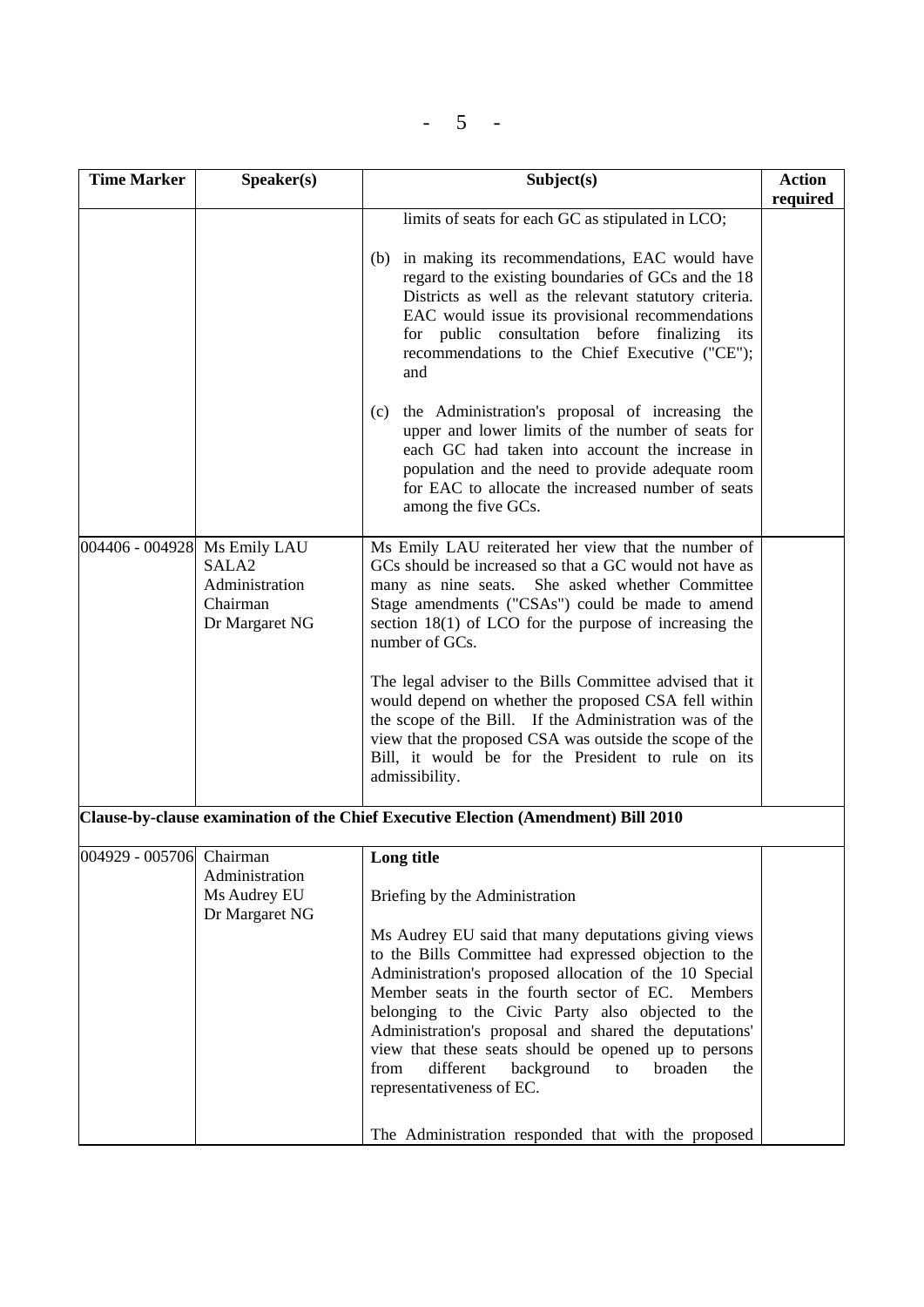$- 6 -$ 

| <b>Time Marker</b>       | Speaker(s)                                                   | Subject(s)                                                                                                                                                                                                                                                                                                                                                                                                                                                 | <b>Action</b><br>required              |
|--------------------------|--------------------------------------------------------------|------------------------------------------------------------------------------------------------------------------------------------------------------------------------------------------------------------------------------------------------------------------------------------------------------------------------------------------------------------------------------------------------------------------------------------------------------------|----------------------------------------|
|                          |                                                              | increase of the membership of EC from 800 to 1 200, the<br>Administration had the responsibility to make a proposal<br>to fill all the 10 vacancies as far as practicable when the<br>EC was established in February 2012. Members and<br>the public could put forward other proposals for<br>discussion.<br>Dr Margaret NG remarked that it was within the scope of<br>the Bill to propose CSAs to the method for filling the 10<br>Special Member seats. |                                        |
| 005707 - 010433 Chairman |                                                              | Part I                                                                                                                                                                                                                                                                                                                                                                                                                                                     |                                        |
|                          | Administration                                               | Clause 1 – Short title and commencement                                                                                                                                                                                                                                                                                                                                                                                                                    |                                        |
|                          | Ms Audrey EU                                                 | Briefing by the Administration on the various<br>commencement dates for different provisions of the Bill.                                                                                                                                                                                                                                                                                                                                                  |                                        |
|                          | 010434 - 010957 Dr Margaret NG<br>Administration<br>Chairman | Noting from the Administration that the deadline for<br>voter registration for inclusion in the 2011 provisional<br>register was 16 July 2011 while the date of publication of<br>the 2011 final register was 25 September 2011, Dr<br>Margaret NG considered that there was room for<br>postponing the deadline for registration of voters to allow<br>more time for eligible persons to register as voters for the<br>2011 DC election.                  |                                        |
|                          |                                                              | The Administration advised that -                                                                                                                                                                                                                                                                                                                                                                                                                          |                                        |
|                          |                                                              | in response to the views raised by LegCo Members<br>(a)<br>a few years ago, the Administration had already<br>postponed the deadline for registration of electors in<br>a DC election year for two months to allow more<br>time for voter registration; and                                                                                                                                                                                                |                                        |
|                          |                                                              | it was important to allow sufficient time for the<br>(b)<br>Registration and Electoral Office ("REO") to<br>process the registration particulars of some 3.2<br>million voters to ensure the accuracy of the<br>information.                                                                                                                                                                                                                               |                                        |
|                          |                                                              | At the request of Dr Margaret NG, the Administration<br>agreed to provide the following information in writing -                                                                                                                                                                                                                                                                                                                                           | <b>Admin</b><br>(para 4 of<br>minutes) |
|                          |                                                              | in respect of the voter registration for the elections<br>(a)<br>in 2011 and 2012, the respective deadlines for<br>registration of electors and updating of electors'<br>records, and the respective dates for publication of<br>the provisional register and the final register; and                                                                                                                                                                      |                                        |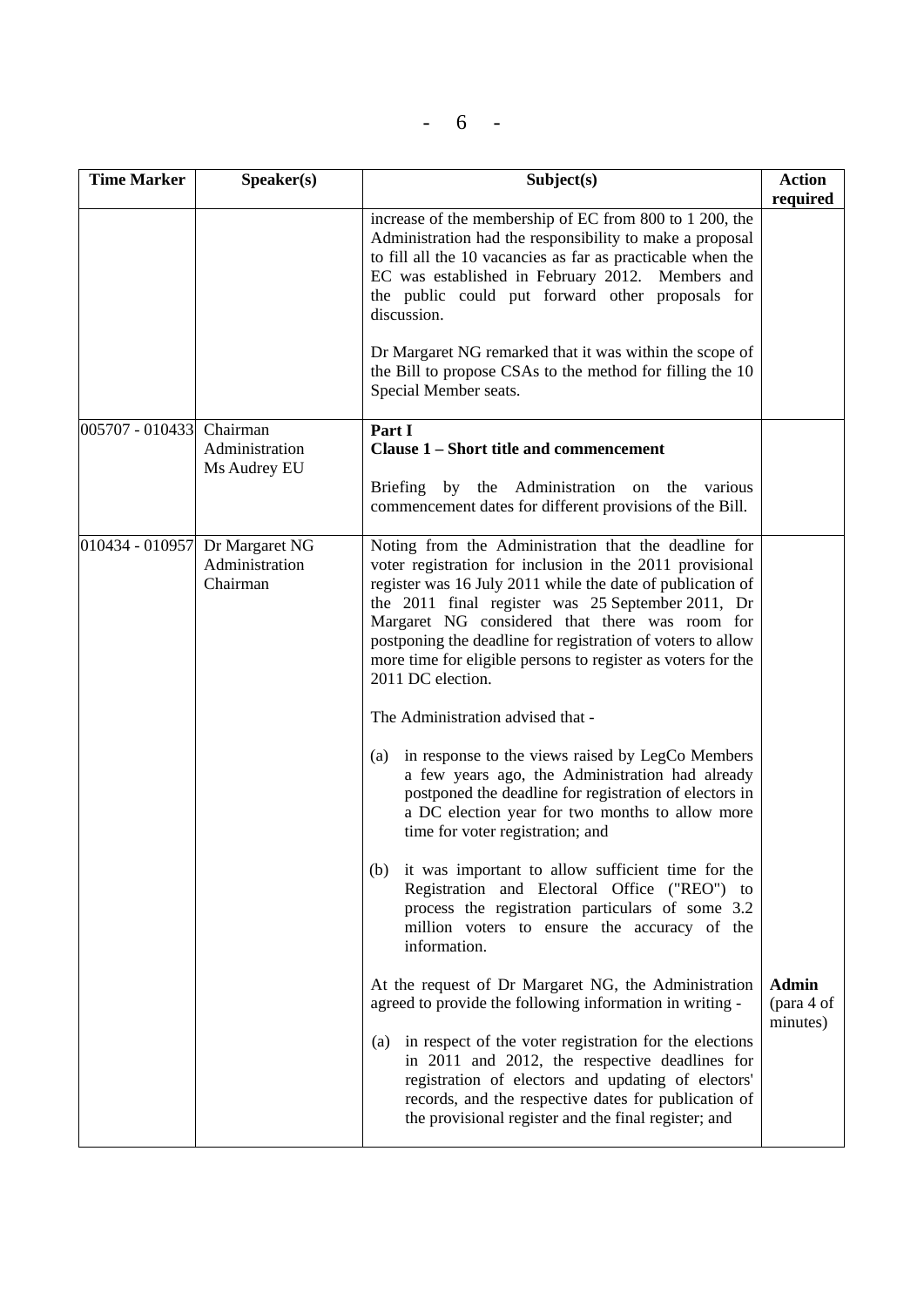$- 7 -$ 

| <b>Time Marker</b>           | Speaker(s)                                 | Subject(s)                                                                                                                                                                                                                                                                                                                                                                                                                                                                                                                                                                                                                                                                                                                                                                                                  | <b>Action</b>                          |
|------------------------------|--------------------------------------------|-------------------------------------------------------------------------------------------------------------------------------------------------------------------------------------------------------------------------------------------------------------------------------------------------------------------------------------------------------------------------------------------------------------------------------------------------------------------------------------------------------------------------------------------------------------------------------------------------------------------------------------------------------------------------------------------------------------------------------------------------------------------------------------------------------------|----------------------------------------|
|                              |                                            | (b) the effect of missing the deadlines for registration<br>of electors and updating of electors' records.                                                                                                                                                                                                                                                                                                                                                                                                                                                                                                                                                                                                                                                                                                  | required                               |
| 010958 - 012131 Ms Emily LAU | Administration<br>Mr Albert HO<br>Chairman | At the request of Ms Emily LAU, the Administration<br>agreed to provide the following information in writing -<br>explain the rationale for setting the various<br>(a)<br>commencement dates stipulated in clause 1 of the<br>Bill; and<br>the deadlines for registration of electors and<br>(b)<br>updating of electors' records, and the dates for<br>publication of the provisional registers and the final<br>registers for the DC election in November 2011, the<br>EC Subsectors elections in December 2011, as well<br>as the CE election and the LegCo election in 2012.<br>In response to Ms Emily LAU, the Administration<br>explained that a by-election for a vacancy in the<br>membership of EC would be held only when the office of<br>CE became vacant triggering the need for holding a CE | <b>Admin</b><br>(para 4 of<br>minutes) |
|                              |                                            | by-election.<br>Noting that the date of publication of the 2011<br>provisional register (15 August 2011) came before the<br>deadline for updating of electors' records (29 August<br>2011), Ms Emily LAU and Mr Albert HO considered<br>such arrangement unsatisfactory.<br>In their view, to<br>ensure fairness of election, no more updating of records<br>should be allowed after the provisional register had been<br>published for public inspection because the public would<br>not have any opportunity to lodge objections to those<br>changes made after the publication of the provisional<br>register.                                                                                                                                                                                           |                                        |
|                              |                                            | The Administration explained that there was a practical<br>need for setting the deadline for updating voters' records<br>after the date of publication of the provisional register to<br>allow time for voters to update their records after<br>provisional<br>inspection<br>of<br>the<br>register.<br>The<br>Administration assured members that all requests for<br>updating of records had to be supported by relevant<br>documentary proofs. Nevertheless, the Administration<br>would discuss with REO to explore whether there was<br>room for rationalizing the timeline of the relevant<br>electoral registration procedures in the light of members'<br>views.                                                                                                                                     | <b>Admin</b><br>(para 5 of<br>minutes) |
| 012132 - 014505 Ms Audrey EU |                                            | EU's<br>Ms<br>Audrey<br>In<br>response<br>enquiry,<br>the<br>to                                                                                                                                                                                                                                                                                                                                                                                                                                                                                                                                                                                                                                                                                                                                             |                                        |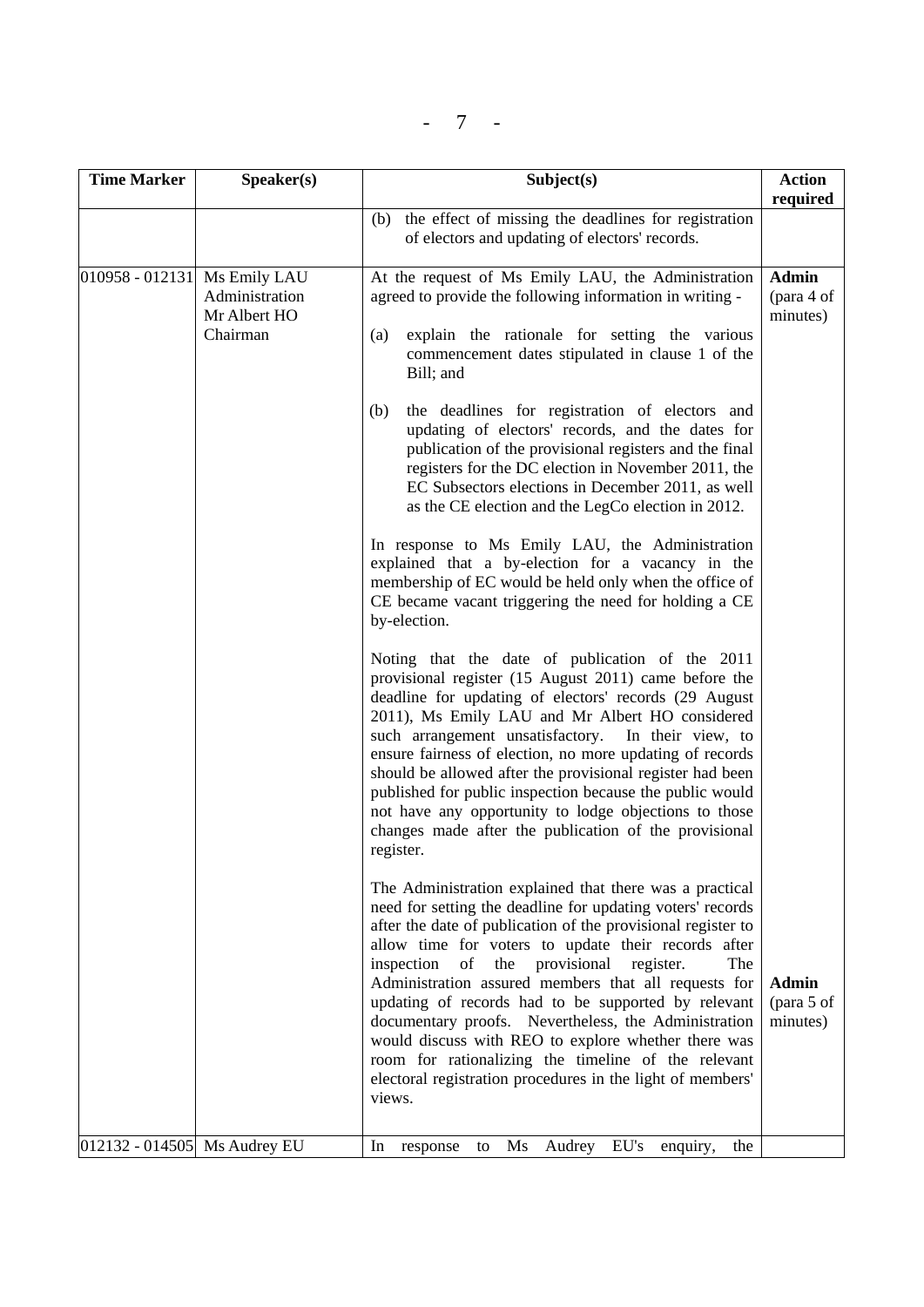| <b>Time Marker</b> | Speaker(s)                                   | Subject(s)                                                                                                                                                                                                                                                                                                                                                                                                                                                                         | <b>Action</b><br>required |
|--------------------|----------------------------------------------|------------------------------------------------------------------------------------------------------------------------------------------------------------------------------------------------------------------------------------------------------------------------------------------------------------------------------------------------------------------------------------------------------------------------------------------------------------------------------------|---------------------------|
|                    | Administration<br>Chairman<br>Dr Margaret NG | Administration explained that there was no start date for<br>voter registration. Eligible persons could apply for<br>registration as voters throughout the year. Applications<br>for registration received after the deadline for registration<br>in the electoral register of an election year would be<br>processed for compilation in the following year's<br>electoral register.                                                                                               |                           |
|                    |                                              | Ms Audrey EU expressed concern about the absence of a<br>mechanism for lodging objection to the final register.                                                                                                                                                                                                                                                                                                                                                                    |                           |
|                    |                                              | The Administration assured members that the existing<br>electoral registration system had been in use for many<br>and had been functioning well.<br>The<br>years<br>Administration also pointed out that based on past<br>experience, the extent of changes made to the provisional<br>register was small.                                                                                                                                                                         |                           |
|                    |                                              | Ms Audrey EU and Dr Margaret NG enquired about the<br>timetable for delineation of GC boundaries by EAC for<br>the 2012 LegCo election.                                                                                                                                                                                                                                                                                                                                            |                           |
|                    |                                              | The Administration responded that subject to the passage<br>of the LegCo (Amendment) Bill 2010, EAC would draw<br>up provisional recommendations for the delineation of<br>GC boundaries for public consultation during the<br>summer of 2011, and it was expected that EAC's final<br>recommendations would be submitted to CE<br>in<br>September 2011. The relevant order on delineation of<br>GC boundaries would be submitted to LegCo for<br>approval in around October 2011. |                           |
|                    |                                              | Dr Margaret NG asked -                                                                                                                                                                                                                                                                                                                                                                                                                                                             |                           |
|                    |                                              | when the Administration would start its publicity<br>(a)<br>campaign on the electoral arrangements for the new<br>DCFC, in particular on how it would impact on the<br>voting right of voters of traditional FCs; and                                                                                                                                                                                                                                                              |                           |
|                    |                                              | (b) when the final registers of traditional FCs would be<br>published.                                                                                                                                                                                                                                                                                                                                                                                                             |                           |
|                    |                                              | The Administration responded that -                                                                                                                                                                                                                                                                                                                                                                                                                                                |                           |
|                    |                                              | during this year, REO would focus its work on the<br>(a)<br>DC election to be held in November 2011 and the<br>EC subsector elections in December 2011.<br>It<br>would start its publicity work on the electoral<br>arrangements for the new DC FC election as early                                                                                                                                                                                                               |                           |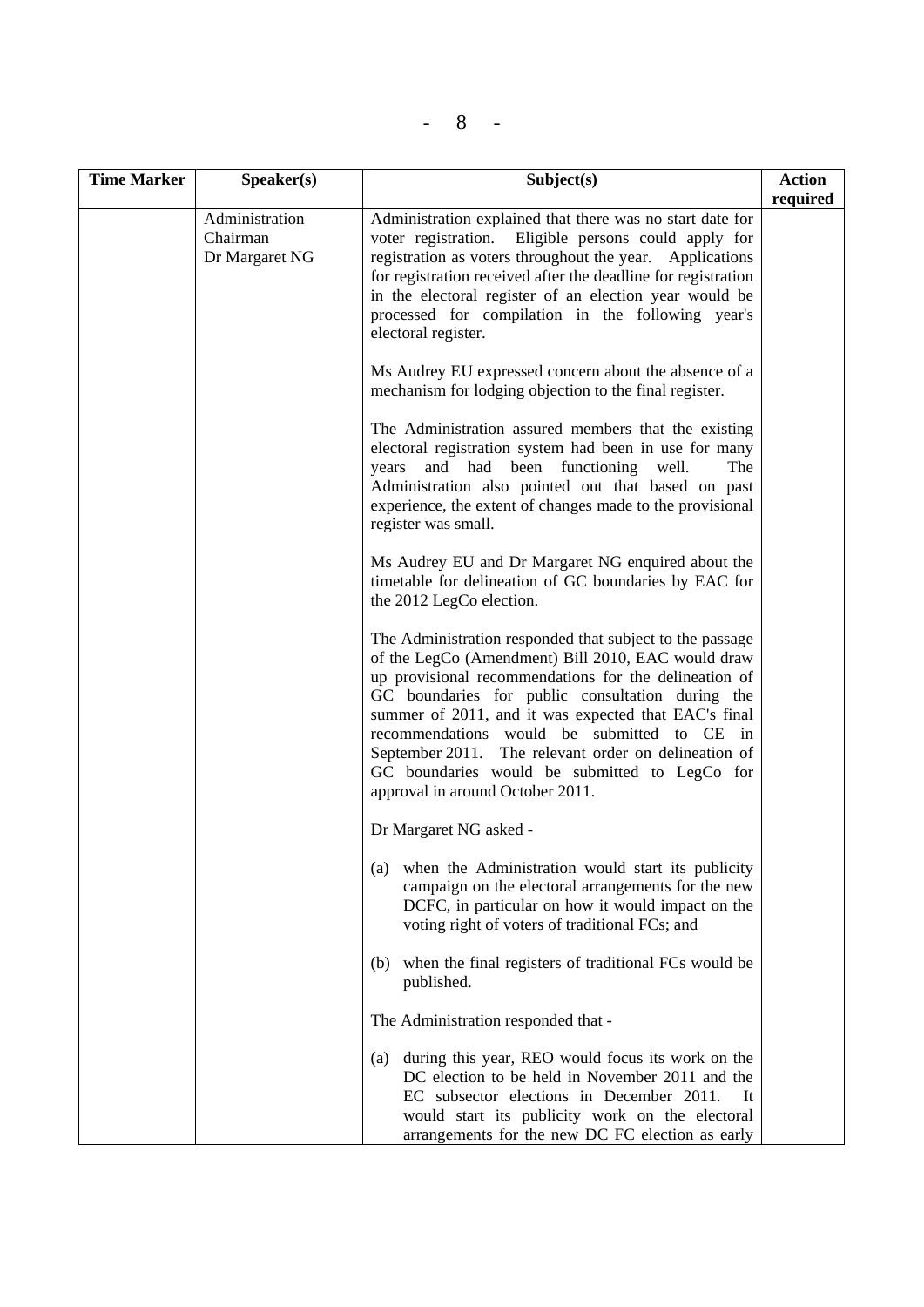| <b>Time Marker</b>           | Speaker(s)                                                     | Subject(s)                                                                                                                                                                                                                                                                                                                                                                                                                                                                                                                                                                                                                                                                   | <b>Action</b><br>required              |
|------------------------------|----------------------------------------------------------------|------------------------------------------------------------------------------------------------------------------------------------------------------------------------------------------------------------------------------------------------------------------------------------------------------------------------------------------------------------------------------------------------------------------------------------------------------------------------------------------------------------------------------------------------------------------------------------------------------------------------------------------------------------------------------|----------------------------------------|
|                              |                                                                | as practicable in 2012; and                                                                                                                                                                                                                                                                                                                                                                                                                                                                                                                                                                                                                                                  |                                        |
|                              |                                                                | the final registers of traditional FCs would be<br>(b)<br>published in the summer of 2012.                                                                                                                                                                                                                                                                                                                                                                                                                                                                                                                                                                                   |                                        |
| 014506 - 014910 Ms Emily LAU | Administration                                                 | In response to Ms Emily LAU's enquiry on the voter<br>registration rate, the Administration advised that about<br>70% of the 4.5 million eligible persons had registered as<br>voters.                                                                                                                                                                                                                                                                                                                                                                                                                                                                                       |                                        |
|                              |                                                                | Ms Emily LAU requested the Administration to also<br>include in its information paper to the Bills Committee<br>the timetables for delineation of constituency boundaries<br>for the 2012 LegCo election and the schedules for<br>submitting the relevant subsidiary legislation relating to<br>the various elections to LegCo.                                                                                                                                                                                                                                                                                                                                              | <b>Admin</b><br>(para 4 of<br>minutes) |
|                              | 014911 - 015524 Mr WONG Kwok-kin<br>Chairman<br>Administration | Mr WONG Kwok-kin pointed out that under the existing<br>CE election voting system in the CE Election Ordinance<br>(Cap. 569), a candidate who had obtained more than half<br>of the total number of valid votes cast would be returned<br>in an CE election. There was concern about the<br>legitimacy of the elected candidate should only a small<br>number of EC members cast their votes in the election.<br>It was suggested that amendment to the Ordinance<br>should be made to provide that a successful candidate for<br>the CE election should obtain more than 50% of the<br>votes of all EC members, with a view to enhancing the<br>legitimacy of the CE elect. |                                        |
|                              |                                                                | The Administration responded that it was important to<br>ensure that the electoral arrangement for the CE election<br>comply with the principle of balanced<br>should<br>participation and that the CE elect had sufficient<br>representativeness and legitimacy. The Administration<br>would carefully consider the issue raised by Mr WONG<br>Kwok-kin and would revert to the Bills Committee to see<br>if any proposal could be made in that regard.                                                                                                                                                                                                                     | <b>Admin</b><br>(para 6 of<br>minutes) |
| 015525 - 020224 Ms Audrey EU | Administration<br>Chairman                                     | Ms Audrey EU requested the Administration to consider<br>whether it was feasible to postpone the deadline for<br>registration of electors and the date of publication of the<br>final register for the 2011 DC election to allow more<br>time for voter registration.                                                                                                                                                                                                                                                                                                                                                                                                        | <b>Admin</b><br>(para 5 of<br>minutes) |